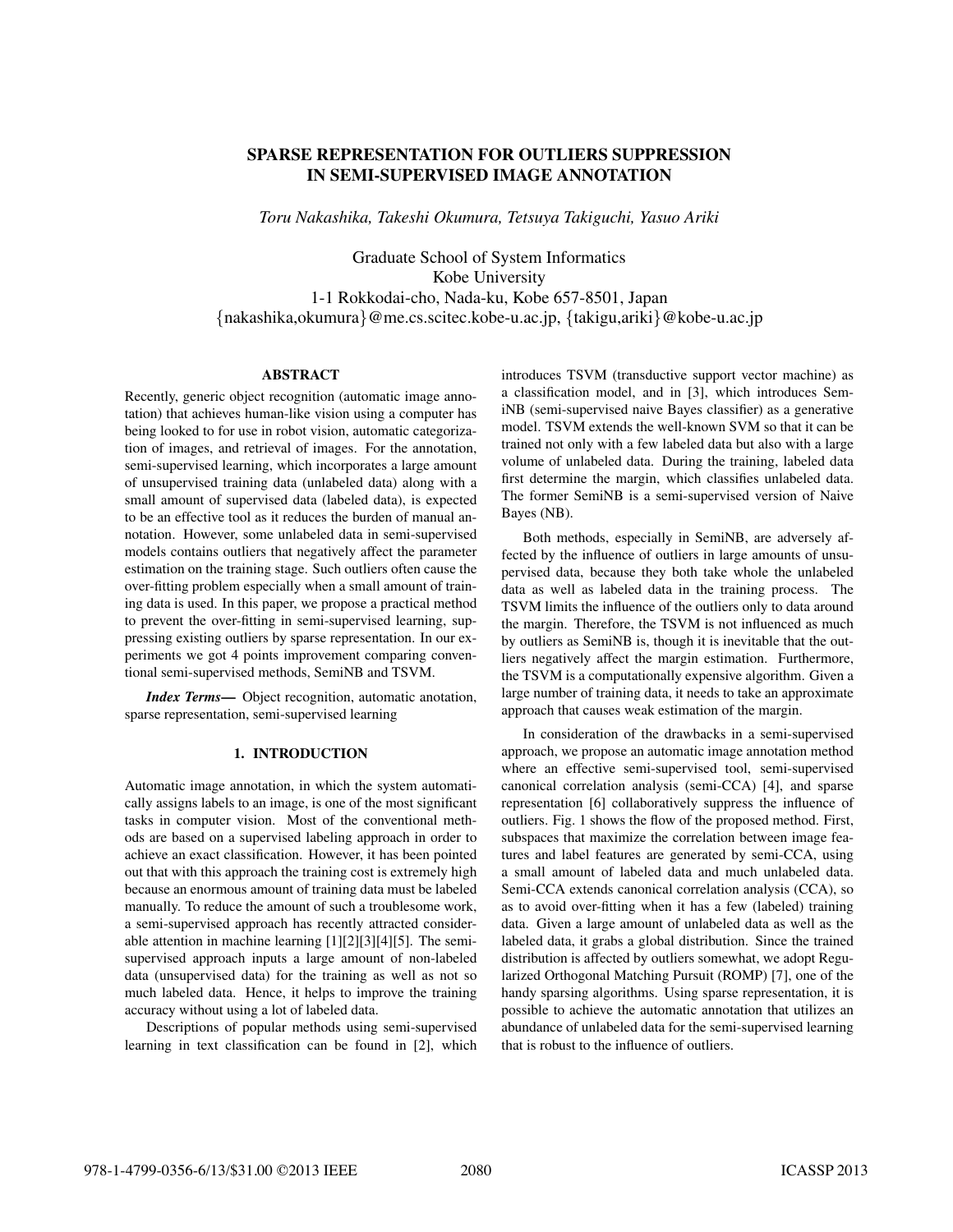

Fig. 1. System flowchart of proposed method.

#### 2. SUBSPACE GENERATION

Due to the high cost of preparing correct labels as training data in automatic image annotation, it is desirable to employ a semi-supervised approach which uses unlabeled data instead of some of labeled data. In this section, we discuss a subspace generation method using the semi-supervised approach called Semi-supervised Canonical Correlation Analysis (semi-CCA) [4]. The semi-CCA is an extended version of Canonical Correlation Analysis (CCA) so that it substitutes unlabeled data for some labeled data. Both methods find the subspace that maximizes a correlation between two different types of features. In this paper, the relationship (correlation) between an image and the accompanying labels are obtained.

#### 2.1. Semi-CCA

Let  $\{X^{(L)}, Y^{(L)}, X^{(U)}\}$  be a training data set, where  $X^{(L)}$  =  $\{ {\bf x}_n \}_{n=1}^N$  and  ${\bf Y}^{(L)} = {\bf y}_n \}_{n=1}^N$  are *N* labeled data, and  $\mathbf{X}^{(U)} = {\mathbf{x}_m}_{m=1}^M$  is *M* unlabeled data. **x** and **y** indicate image feature and label feature, respectively (See 2.2). The aim of Semi-CCA or CCA is to find the optimum subspace that maximizes a correlation between projected **x** and **y**:

$$
r(\mathbf{w}_x, \mathbf{w}_y) = \frac{\mathbf{w}_x^T \mathbf{S}_{xy}^{(L)} \mathbf{w}_y}{\sqrt{\mathbf{w}_x^T \mathbf{S}_{xx}^{(L)} \mathbf{w}_x} \sqrt{\mathbf{w}_y^T \mathbf{S}_{yy}^{(L)} \mathbf{w}_y}}
$$
(1)

where  $w_x$  and  $w_y$  are projection vectors to the subspace from the original feature space **x** and **y**, respectively.  $S_{**}^{(L)}$  indicates each variance-covariance matrix within the labeled data. For example,  $S_{xy}^{(L)} = N^{-1} \sum_{n=1}^{N} x_n y_n^T$ .

If unlabeled data  $\mathbf{X}^{(U)}$  is not given as the training (in other words, in the case of normal CCA), all that can be done is just to formulate the maximum problem in which the optimum **w***<sup>x</sup>* and  $w<sub>y</sub>$  are found to maximize Eq. (1) using a Lagrange multiplier. In that case, the formulation boils down to an eigenvalue problem.

When the amount of labeled data is not adequate, the obtained subspace is inefficiently overfitted to the training data. Hence, unlabeled data are added for correcting a global structure of data distribution in the subspace. In order to do that, PCA is employed using the concept of semi-CCA [4]. In a similar way to CCA, a projection matrix of the PCA can be calculated by solving an eigenvalue problem, in which a variance-covariance matrix of the data is maximized under a normalized orthogonal constraint.

As mentioned above, semi-CCA can be expressed as the combination of two factors: CCA with labeled data and PCA with all data including unlabeled data. Therefore, the semi-CCA formulation is also obtained by combination of the two eigenvalue problems, as in Eq. (2). A projection matrix can ultimately be obtained from the upper eigenvalues using semi-CCA.

$$
\mathbf{B} \begin{bmatrix} \mathbf{w}_x \\ \mathbf{w}_y \end{bmatrix} = \lambda \mathbf{C} \begin{bmatrix} \mathbf{w}_x \\ \mathbf{w}_y \end{bmatrix}
$$
 (2)

where,

$$
\mathbf{B} = \beta \begin{bmatrix} \mathbf{0} & \mathbf{S}_{xy}^{(L)} \\ \mathbf{S}_{yx}^{(L)} & \mathbf{0} \end{bmatrix} + (1 - \beta) \begin{bmatrix} \mathbf{S}_{xx} & \mathbf{0} \\ \mathbf{0} & \mathbf{S}_{yy}^{(L)} \end{bmatrix}
$$
 (3)

$$
\mathbf{C} = \beta \begin{bmatrix} \mathbf{S}_{xx}^{(L)} & \mathbf{0} \\ \mathbf{0} & \mathbf{S}_{yy}^{(L)} \end{bmatrix} + (1 - \beta) \begin{bmatrix} \mathbf{I}_{D_x} & \mathbf{0} \\ \mathbf{0} & \mathbf{I}_{D_y} \end{bmatrix}
$$
 (4)

and  $\mathbf{S}_{xx} = (N+M)^{-1} \sum_{n=1}^{N+M} \mathbf{x} \mathbf{x}^T$  is a variance-covariance matrix of all image feature vectors including unlabeled images.  $I_{D_x}$  and  $I_{D_y}$  are identity matrices with the size  $D_x \times D_x$ and  $D_y \times D_y$ , respectively. Note that the first term and the second term in Eq. (3) and (4) indicate the terms related to eigenvalue problems of CCA and PCA, respectively. *β* is a trade-off parameter which determines the effects of CCA and PCA.

The image feature and the label feature are connected via latent variables **z** in the subspace. These variables can be calculated by applying the conditional Gaussian model (For more details, see [4]). After this, we can rewrite the training and test data with the latent variables **z** for the sake of consideration in the subspace.

#### 2.2. Image Feature and Label Feature

Each image is first divided into small subregions using Normalized Cuts [8]. In each subregion, the following features are extracted:

- *•* Color : Statistics of RGB, HSV, Lab, and YCbCr
- *•* Gabor : Gabor filter and Laplacian-of-Gaussian
- *•* Position : Center position of a region
- *•* Geometric : Area of a region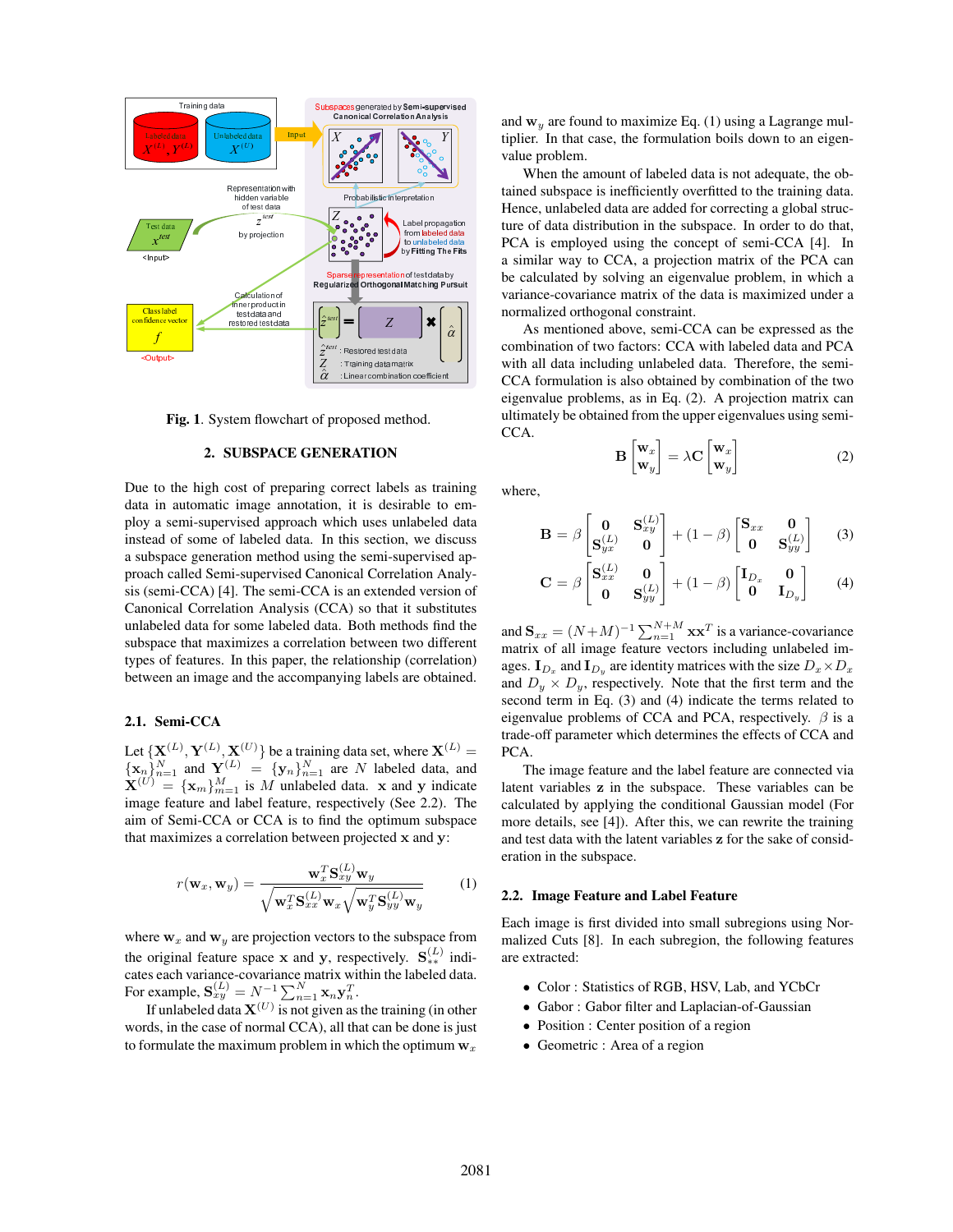An image feature vector *x* is defined as a supervector, where all these features are included. A label feature vector *y* is a binary vector, where each label is assigned in the subregion or not.

### 3. ANNOTATION

Recently, classification methods based on sparse representation, in which test data is represented as a linear combination of sparse bases, have been drawing attention in image processing [9][10]. It was reported in these papers that classification results showed favorable robustness of sparse representation against outliers. In this paper, we set out to suppress the effect of outliers that unintentionally appearwhen there is a large amount of unlabeled data, by employing sparse representation.

If a sufficient amount of training data is prepared, an input image z<sup>test</sup> in the subspace can be represented as a linear combination of the training data. Our aim is to find *sparse* coefficients associated with each training data. Those entries are mostly zero, except for a few elements. This can be formulated as a minimizing problem with respect to a coefficient vector  $\alpha$  in Eq. (5).

$$
\min_{\alpha} ||\alpha||_{\epsilon} \quad s.t. \quad \mathbf{z}^{\text{test}} = \sum_{n=1}^{N+M} \alpha_n \mathbf{z}_n = \mathbf{Z}\alpha \tag{5}
$$

where  $\mathbf{Z} \in \mathbb{R}^{D_z \times (N+M)}$  is a training data matrix  $(D_z)$  is a dimension of subspace feature).  $||\alpha||_{\epsilon}$  indicates  $l_{\epsilon}$  norm, which is the number of almost-zero elements in  $\alpha$ , given by  $||\alpha||_{\epsilon} = (N + M)^{-1} \# \{n | \alpha_n \leq \epsilon\}$  with an experimentallydetermined small value  $\epsilon$ . However, it is computationally difficult to find the optimum vector in Eq. (5) because  $||\alpha||_{\epsilon}$ is indifferentiable. In this paper, we consequently adopt one of the popular greedy algorithms, Regularized Orthogonal Matching Pursuit (ROMP) [7] to solve this optimum problem.

At the end, the test data can be restored by multiplying a training data and the obtained vector  $\hat{\alpha}$  as  $\hat{\mathbf{z}}^{test} = \mathbf{Z}\hat{\alpha}$ . By taking an inner production between the test data and the restored data, a restoration ratio *f<sup>c</sup>* of the label class *c* can be calculated as

$$
f_c = \frac{\mathbf{z}^{test}^T \hat{\mathbf{z}}_c^{test}}{||\mathbf{z}^{test}||_2||\hat{\mathbf{z}}^{test}||_2} = \frac{\mathbf{z}^{test}^T \mathbf{Z}_c \hat{\alpha}_c}{||\mathbf{z}^{test}||_2||\hat{\mathbf{z}}^{test}||_2}
$$
(6)

where  $\mathbf{Z}_c$  is a training data matrix that only contains the data given the label  $c$ , and  $\hat{\alpha}_c$  is a coefficient vector associated with the training data in  $\mathbf{Z}_c$ . The restoration ratio  $f_c$  implies a confidence of the class *c*. Therefore, multi-label classification can be realized by calculating all the confidences  $f_c(c = 1, \dots, C)$  (*C* is the number of label classes).

# 4. EXPERIMENTS

#### 4.1. Experimental conditions

For image annotation experiments, we used a STAIR image data set [11], which contains 534 images along with pixelwise 5 labels ( "Sky", "Tree", "Road", "Grass" and "Building.") In our experiments, the training and test are conducted using features in each subregion, which is divided by Normalized Cuts. Labeling accuracies for each class and their average are calculated by accumulating the subregion results. The accuracy was evaluated with 3-fold cross validation. Images for the training and the test were randomly selected (400 images for the training and 134 images for the test) three times for each validation.

We conducted two experiments to evaluate our proposed method. In the first experiment, we compared with conventional semi-supervised methods: "SemiNB" and "TSVM". Secondly, we examined these methods in a supervised manner; a supervised variation of our method was compared with "NB" and "SVM," just to see the effectiveness of semisupervised approach. Here we employed CCA instead of semi-CCA, given a full set of labeled data.

### 4.2. Results and Discussion

The results of semi-supervised and supervised approaches are shown in Table 1 and Table 2, respectively. Fig. 2 summarizes the results. As shown these tables and figure, the labeling accuracy of our method is higher than not only the other semisupervised approaches but also the supervised approaches, such as SVM. The other methods, SVM and NB, suffer decreased accuracy in the semi-supervised case. This is, in general, because conventional approaches make extensive use of unsupervised data, and their classifiers were consequently affected by unsupervised factors, especially outliers. On the other hand, our approach increases the accuracy in the semisupervised case. This is considered to be due to the benefit of semi-supervised learning, which helps the classifier to catch the global structure of data distribution in the case where there is a very small amount of labeled data for the training (due to the effective suppression of outliers using sparse representation).

Comparing the results of "Proposed(supervised)" and "ROMP" in Fig. 1, we can see that our method's accuracy is much higher than the other. The only difference in their methods is that the former approach projects image and label features using CCA, while the latter does not. In sparse representaion such as ROMP, it is known that these methods better perform when the training data is Gaussian or Bernoulli distributed. As previously described, the projected image or label feature are modeled by Gaussian distribution in semi-CCA. This means that ROMP is compatible with CCA (or semi-CCA), and thus, we believe, our proposed method best